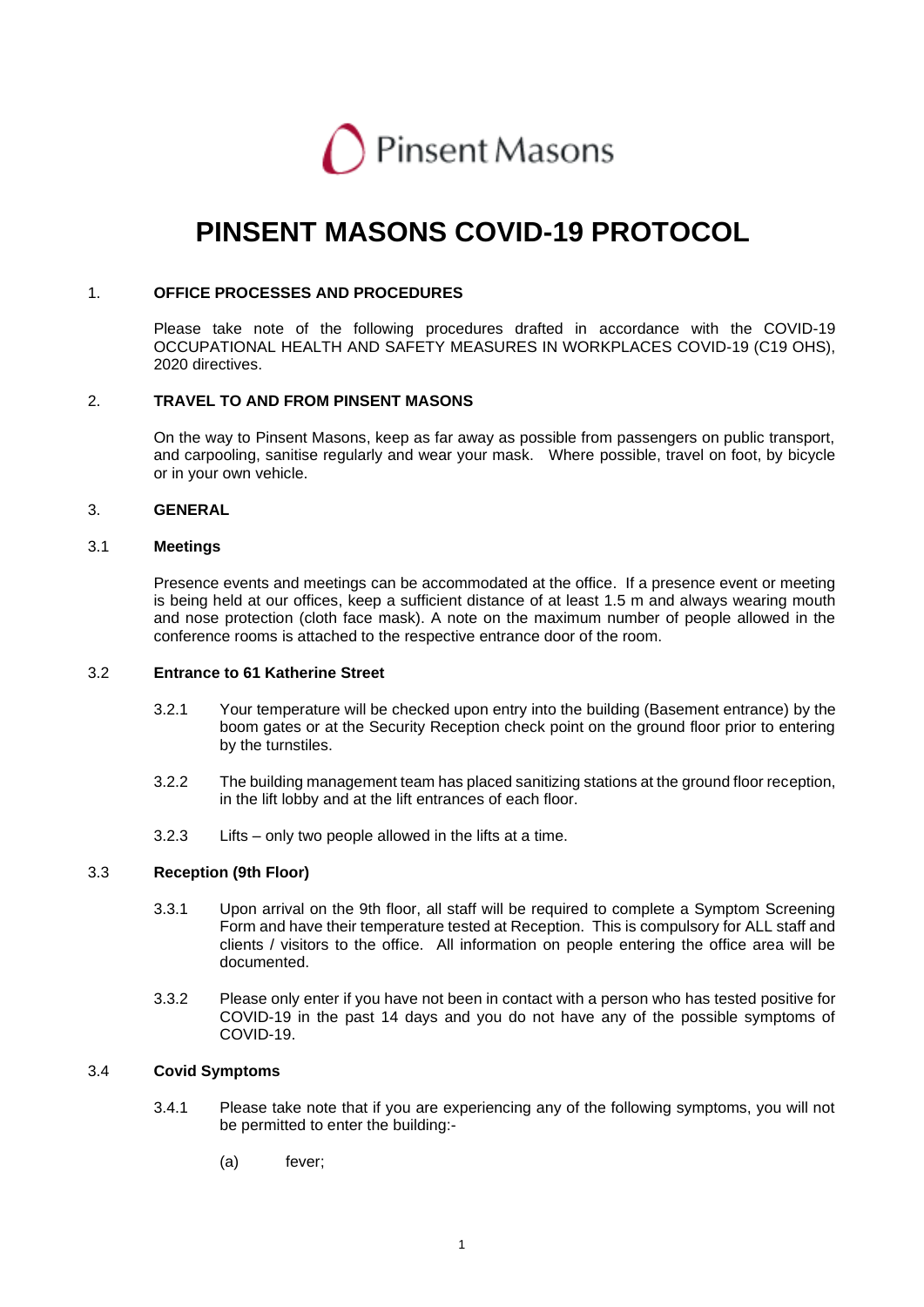- (b) cough;
- (c) sore throat;
- (d) redness of eyes or shortness of breath (or difficulty in breathing);
- (e) body aches;
- (f) loss of smell or loss of taste;
- (g) nausea;
- (h) vomiting;
- (i) diarrhoea and/or
- (j) fatigue, weakness or tiredness.
- 3.4.2 If you are in the office and experiencing any of the symptoms, please inform Reception immediately. You will be isolated and transported for medical examination or testing. Should you experience these symptoms outside the office, seek medical attention or testing immediately. You must inform Brenda Stapelberg (Pinsent Masons' Health and Safety Manager) should you test positive after visiting our offices.

## 3.5 **Screening, Testing and Responding to Positive Results**

- 3.5.1 Daily measures are in place to screen for COVID-19 symptoms.
- 3.5.2 Staff and Clients will be referred to a testing centre closest to the office should they present any symptoms of COVID-19. The national helpline to obtain any COVID-19 related information is 0800 029 999.

#### 3.6 **Boardroom and Reception Areas**

- 3.6.1 Masks must be worn at all times no exceptions.
- 3.6.2 Prior to entering, you are required to sanitise.
- 3.6.3 Sanitizers, disinfectants, and other measures are available at reception.
- 3.6.4 social distancing markers have been placed on the floors at reception as a guideline for all accessing reception area.
- 3.6.5 Staff, clients and visitors are to adhere to the 1.5m rule at all times
- 3.6.6 Additional sanitizers are available in all the boardrooms, reception and bathrooms. Please ensure that any equipment/furniture that is used is sanitized and wiped down after use. Posters and notices have been put up as reminders.
- 3.6.7 Our cleaning staff is available daily to ensure that all areas are disinfected regularly.

# **IT IS VERY IMPORTANT TO ADHERE TO ALL SIGNAGE IN THE OFFICE**

# 3.7 **Risk Assessment**

A risk assessment has been conducted by our Health & Safety consultants and the recommendations of the assessment have been put in place.